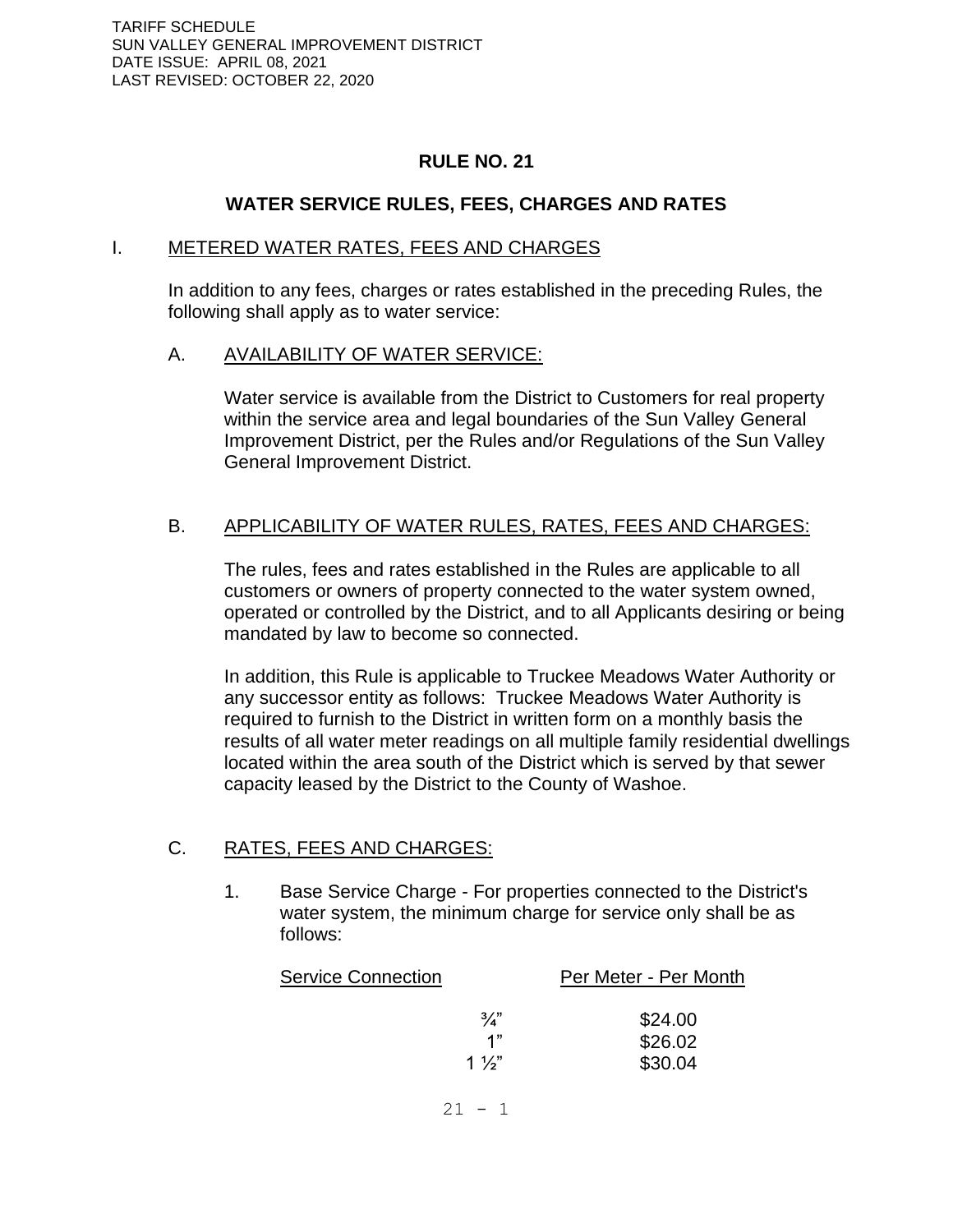| 2" | \$30.61 |
|----|---------|
| 3" | \$37.25 |
| ⊿" | \$53.56 |
| 6" | \$59.38 |

- 2. Additional Consumption Charge For each 1,000 gallons of water consumed per month, as shown by the Customer's water meter, the consumption charge shall be **\$2.40** per 1,000 gallons per month.
- 3. Unit Charge, Where Applicable For each unit in excess of one (1) unit served from a single metered service connection, the unit charge shall be **\$24.00**.
- 4. Nevada law creates a Western Regional Water Commission to plan for and manage the supply and quality of water, the collection and treatment of sewage, and the drainage and alleviation of excessive surface water among other things. Pursuant to such statutes an additional fee at a rate of 1.5% percent of the amount billed only on the base rate, applicable unit charge and gallons consumed (water only is to be billed by each supplier of water to its customers within the region. As a supplier of water, the District hereby imposes this charge as well. This charge will be stated separately on the water bill and dispersed for use by such Western Regional Water Commission.
- 5. Minimum Charge The minimum monthly charge for service shall be the sum of Rate 1, Service Charge plus the applicable charges calculated in Rate 3, Unit Charge, and additional fee imposed in Rate 2 and 4.
- 6. Emergency Service Fees In the event that a Customer or property owner requests District personnel to inspect and/or repair water service and it is, upon such inspection or repair, determined by such District personnel that the cause of the need for such inspection or repair was not the responsibility of the District (i.e., frozen pipes, etc.) then there shall be added to the monthly bill for the premises a minimum charge of **\$40.00** for such services supplied after normal District working hours. (See Rule 23 as to charges over and above those noted)
- D. A Customer applying for service to an Attached Accessory Dwelling or a Detached Accessory Dwelling, as defined in Rule No. 1 shall comply with the following conditions before service is supplied: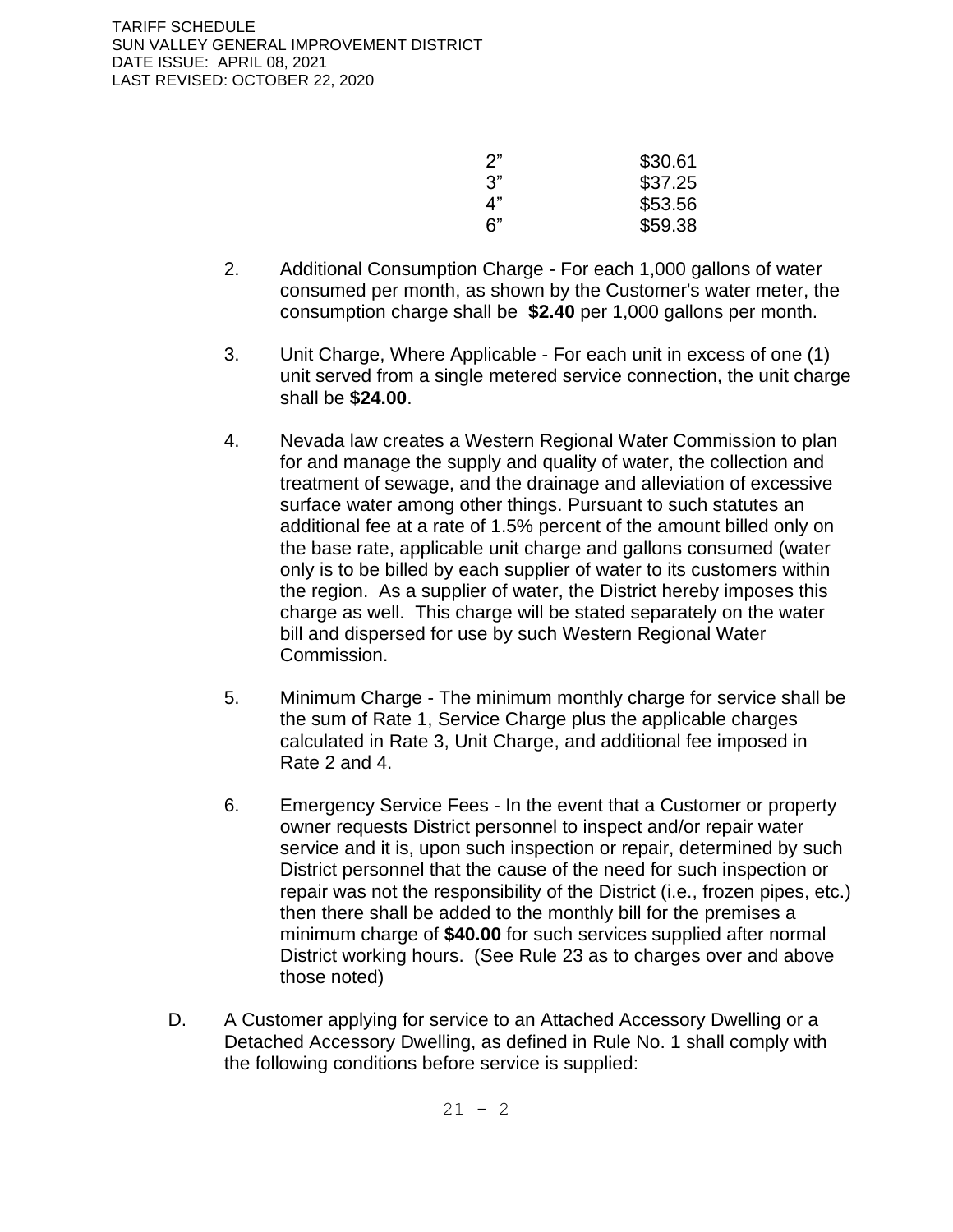- 1. The Customer must apply for and receive a "Will Serve" letter from the District.
- 2. The water service line to service an Attached Accessory Dwelling shall be an extension of the service line servicing the main residence. The water service line to service a Detached Accessory Dwelling shall be a separate service line, with a separate and independent tap into the water main, with its own water meter, with its own dedicated water rights to serve additional dwelling and all inspections thereof shall be made and fees therefore shall be paid, as with new construction.

## E. BULK SINGLE USE OF WATER

- 1. All water purchased must be for use within the District boundaries.
- 2. In the event a person desires to utilize water supplied by the District on a one-time bulk usage basis such as, but not limited to, filling a water tanker truck to spray on roads during construction, and desires to purchase said water directly from the District on such basis, the charge shall be **\$3.36** per 1,000 gallons.
- 3. In addition to the bulk rate, the monthly base service charge for having the District's equipment and manpower available for bulk single use service for a period in excess of one (1) month shall be **\$29.13** per month.

### F. **INFIRM CARE UNITS**

A customer applying for service to an infirm care unit, as defined in Rule No. 1, must comply with the following conditions before service is supplied:

- 1. The customer must first apply for and receive a permit from Washoe County for the occupancy of such infirm care unit.
- 2. The customer shall then apply, on a District-provided form, for temporary occupancy of the infirm care unit in the District. Such District form shall require, and the customer, by making such application, does agree that:
	- (a) Suitable medical documentation supporting the need for the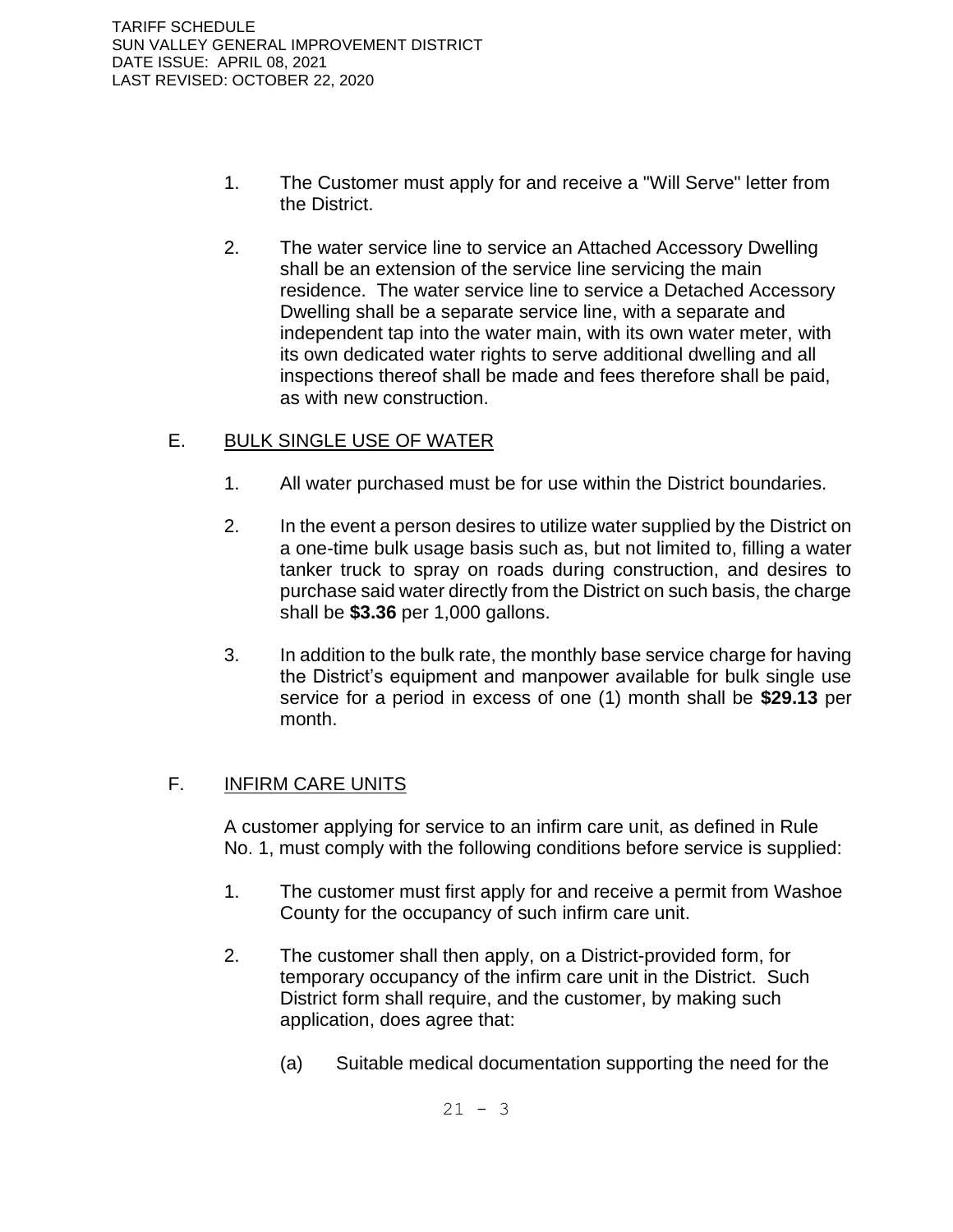infirm care until must be supplied with the application;

- (b) All provisions of the District Rules and/or Regulations for water service to a residential unit must be met, except for the provision of a water meter to such unit, except as discussed below. These provisions include the application of all District inspection and approval of water service lines to the unit prior to occupancy.
- (c) The property owner must either be the caregiver for an immediate family member, or the actual infirm person;
- (d) The infirm care unit may not be transferred to another individual and/or property.
- (e) Any approval of such unit is automatically cancelled upon any transfer of ownership of the real property, upon which the unit is located, unless the District's approval is first obtained.
- (f) District staff, on initial approval, and the Board of Trustees on any subsequent renewal, may make any additional conditions to approval of the unit as are required in the particular circumstances of the infirm care situation.
- 3. All infirm care units are strictly temporary in nature, and continued occupancy thereof is not permanent or guaranteed by the District. If approved by District staff, the initial approval expires on the date Six (6) months from the date of issuance. If renewal of the approval of the infirm care unit is desired by the customer, prior to such expiration the customer shall request to be placed on the agenda for a regular meeting of the Board of Trustees to consider such renewal. At the time of the meeting, customer shall supply a new set of medical documentation supporting the need for the continuation of the infirm care unit. The Board of Trustees, in its sole discretion, and whether or not such medical documentation is supplied, may for any legal reason approve or disapprove the renewal of the unit for an additional period of Six (6) months from the date of expiration of the initial approval. Thereafter, the same process must be followed by customer every Six (6) months from renewal of the unit until the unit is no longer in use.
- 4. Customer shall pay, on a monthly basis, the following fees for each month, or part thereof, for the occupancy of such infirm care unit:
	- (a) The additional unit charge set forth in paragraph C3 of this rule, as it may be changed from time to time.
	- (b) In lieu of all other fees beside the additional unit charge above, the amount of \$25.00 per month, up to a maximum of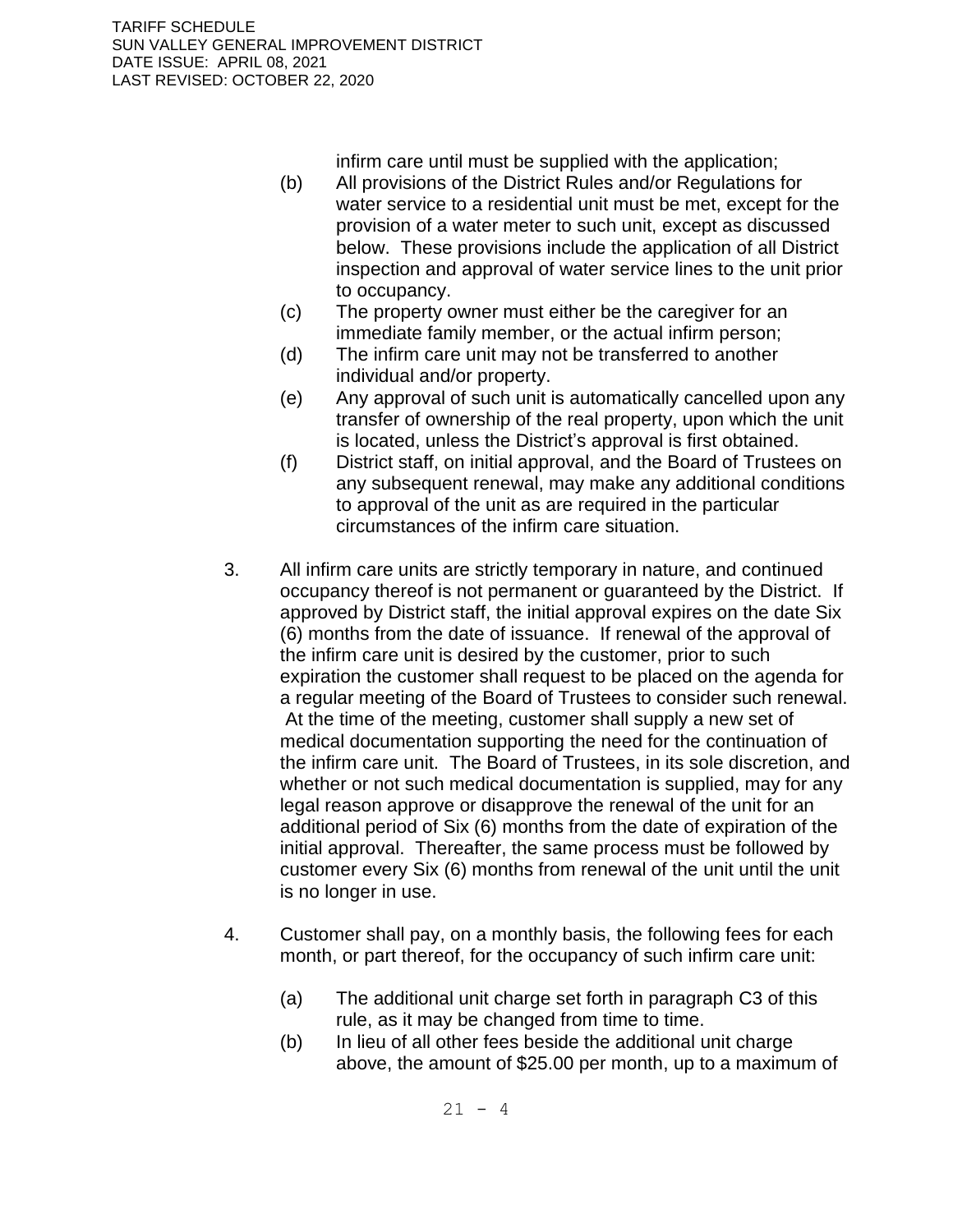\$2,500.00 in accumulated payments of \$25.00 per month. After such \$2,500.00 has been paid, no additional \$25.00 monthly payments need to be made.

- (c) At the conclusion of the occupancy of the unit, there shall be no refunds sought or given for fees paid to the District under this rule.
- 5. The District reserves the right, at its own cost and expense, and at any time, to place a water meter of its choice at any suitable location of its choice, to read and measure the amount of water being utilized in such infirm care unit. By application for such infirm care unit, customer gives the District the right to come onto the property of customer to install, read, maintain and remove such meter.
- 6. It is a violation of these Rules and/or Regulations for any customer to utilize an unapproved infirm care unit or to use an infirm care unit as a rental or otherwise to produce income there from. In the event of a disapproval of the continuation of the unit by the Board, the unit must be vacated by any occupant thereof within Ten (10) days of disapproval. In the event any such occupant does not vacate the unit within that time, or in the event of a use of the unit in violation of these Rules and/or Regulations, the District may immediately thereafter, on Five (5) days written notice, take such steps as are necessary to stop the occupancy of such unit, including but not limited to, discontinuance of water service to the entire subject property of customer.

### G. NON-TAXPAYING CUSTOMERS:

Customers that do not pay ad valorem property taxes to the District either because:

- (1) Customer is exempt as a matter of law from payment of ad valorem taxes; or
- (2) Customer receives service within an incorporated city and ad valorem taxes as authorized to be levied by the District by NRS 318.225 is not available because reserved by the incorporated city, whether by agreement or action, shall have the Service Charge in Paragraph C 1 above increased by a percentage determined as follows:

Total District revenues from ad valorem property taxes shall be calculated as the numerator of a fraction, which has as its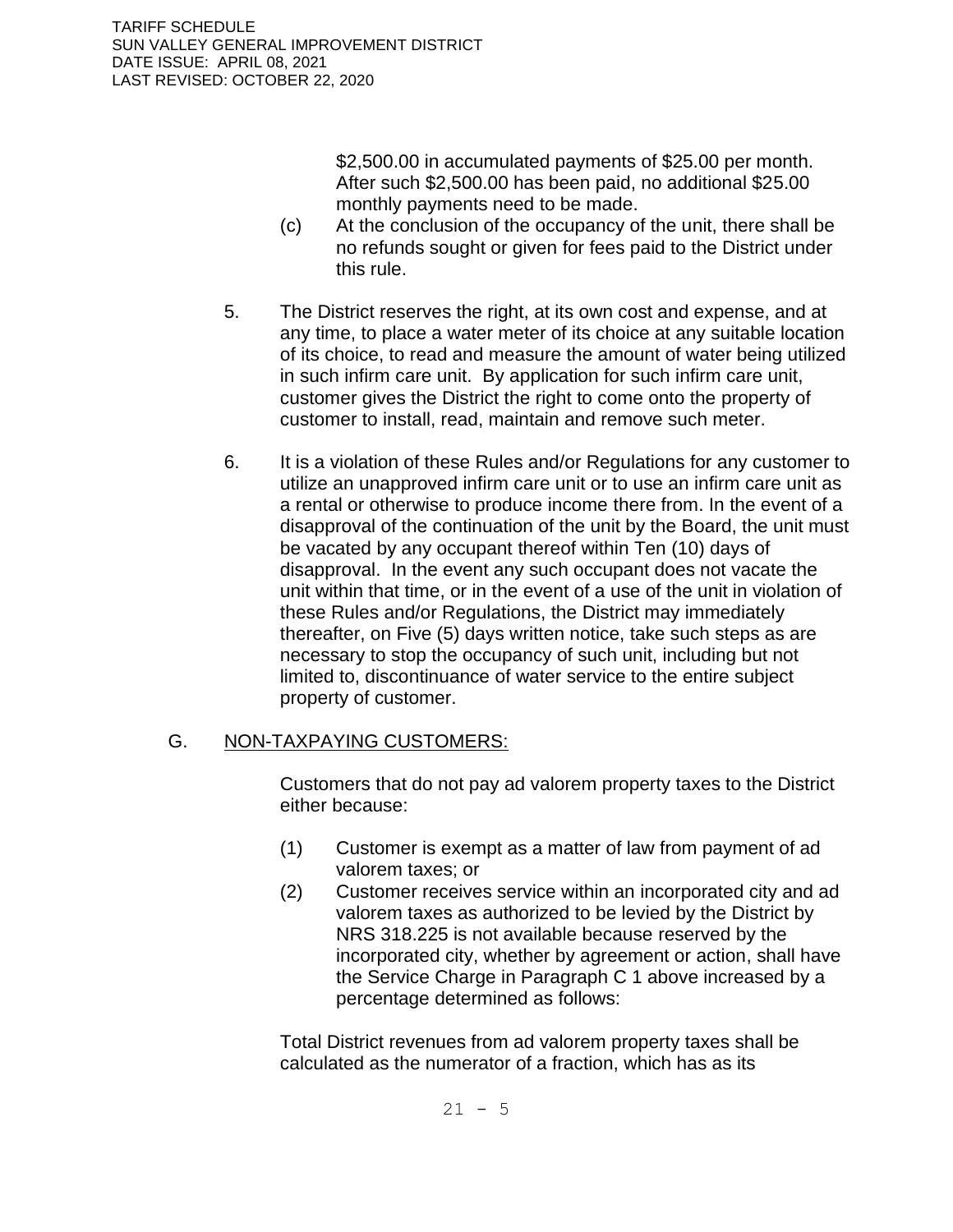denominator total District revenues from all sources. That fraction shall be converted to a percentage. This percentage increase shall apply equally to all sizes of service connection to such exempt properties. These percentages shall be adjusted and determined from time to time as the Board of Trustees of the District may see fit.

In the event that the District determines that a non-taxpaying customer has or will provide other consideration or services to the District or its customers which consideration or service is substantially equal to or greater than the money to be derived from the foregoing percentage service charge increase, the Board of Trustees of the District may, in its sole discretion, waive the foregoing percentage increase charge set out in this paragraph.

### H. SPECIAL CONDITIONS:

- 1. For the purposes of computing the unit charge under Paragraph 3 above, a unit is defined under Rule I "Definitions."
- 2. Service hereunder shall be subject to the Rules and/or Regulations applying to water service, which are incorporated herein by reference, except insofar as such Rules and/or Regulations are in conflict with this Rule, in which event the provisions of this Rule shall control.

## II. WATER SERVICE CONSTRUCTION CONNECTION RULES, RATES, FEES AND CHARGES

## A. AVAILABILITY OF WATER AND SERVICE CONNECTION:

Water connections are available from the District to Customers for real property within the service area and legal boundaries of the Sun Valley General Improvement District, per the Rules and/or Regulations of the Sun Valley General Improvement District.

### B. APPLICABILITY OF WATER SERVICE CONNECTION RULES, RATES, FEES, AND CHARGES:

The rules, rates, fees and charges for water service connections established in these rules are applicable to all persons applying for water connections to service any property falling under any service classification defined in Rule No. 1 herein.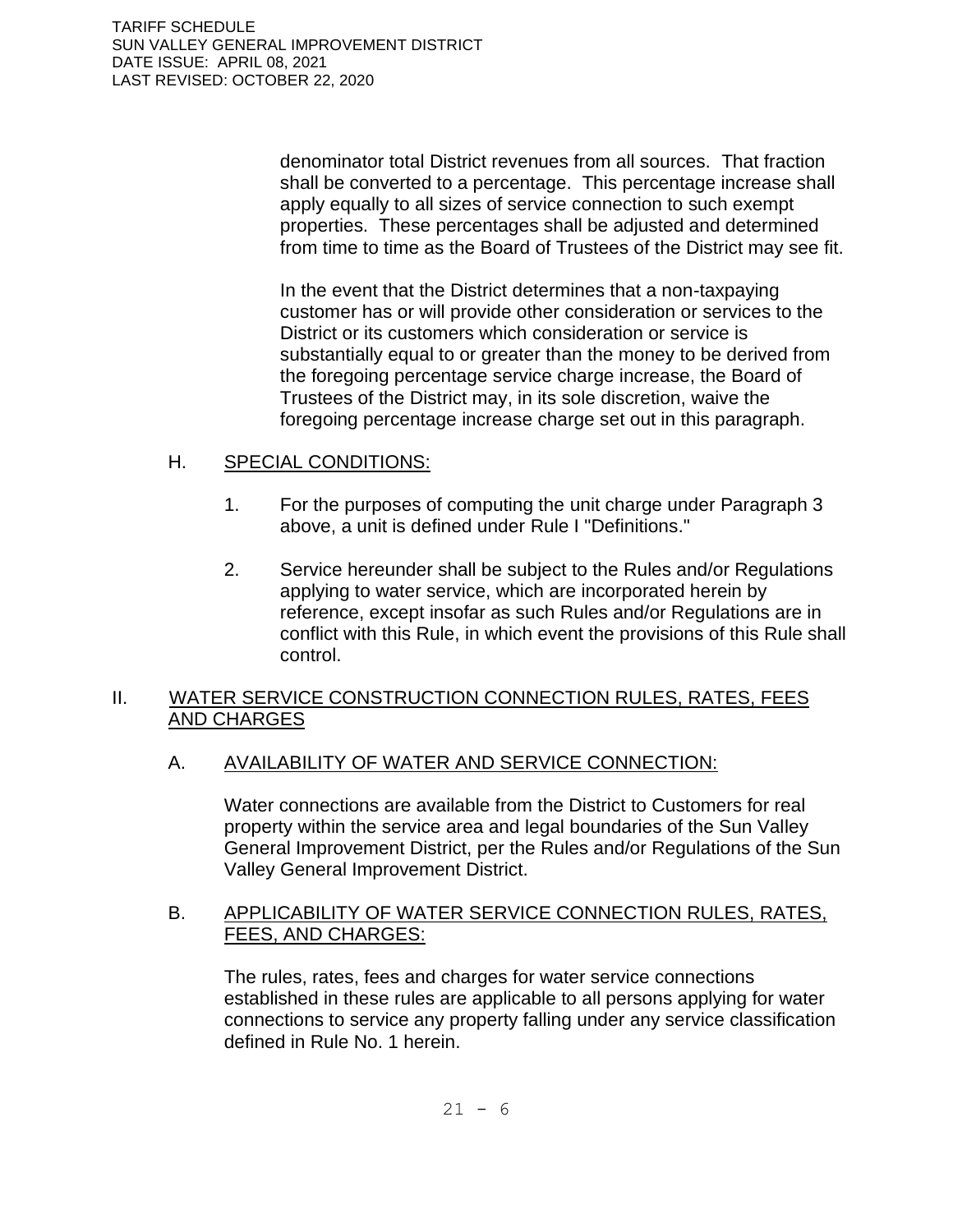TARIFF SCHEDULE SUN VALLEY GENERAL IMPROVEMENT DISTRICT DATE ISSUE: APRIL 08, 2021 LAST REVISED: OCTOBER 22, 2020

## C. FEES AND CHARGES:

## 1. Tap Fee

a. Base fees: The installation of water taps will be billed to the applicant at the actual cost of installation in terms of District staff time, equipment and material, and due upon completion of work. Due to the differences in water main depths and soil conditions, a firm estimate of cost cannot be given. The District's estimate of actual job costs shall be the required deposit. When pavement removal and replacement are required, an additional deposit based on the size of the street cut will be required.

When the County Building Department requires larger than a 1" inch service line between the meter and the building served, and a single meter box is to be installed, then a service line of a size equal to that required by the County Building Department between the meter and the building served shall be installed between the main and the single meter box. When the County Building Department requires larger than a 3/4 inch service line, and a double meter box is to be installed, then a 1-1/2 inch size line shall be installed between the main and the double meter box.

The base fee for connection by the District of water service pipes in excess of 1 inch in diameter shall be in an amount equal to the actual cost of installation thereof, which cost includes, but is not limited to, cost of meter, meter box, yoke, service lateral, sand, labor and all other costs incident to such installation.

b. Additional charges: In addition to the base fee for the tap as set out above, the applicant shall also pay the actual cost to the District of any street cut permit and of pavement cutting, removing and replacement. All street cut permits will be obtained by the District unless construction is being done by a contractor approved by the District, in which case the contractor or property owner will obtain the permit.

In the event a tap is requested by the Applicant to be performed outside of the District's regular working hours as set by the District, the Applicant shall also pay the overtime wages paid by the District to its employees and agents performing said tap.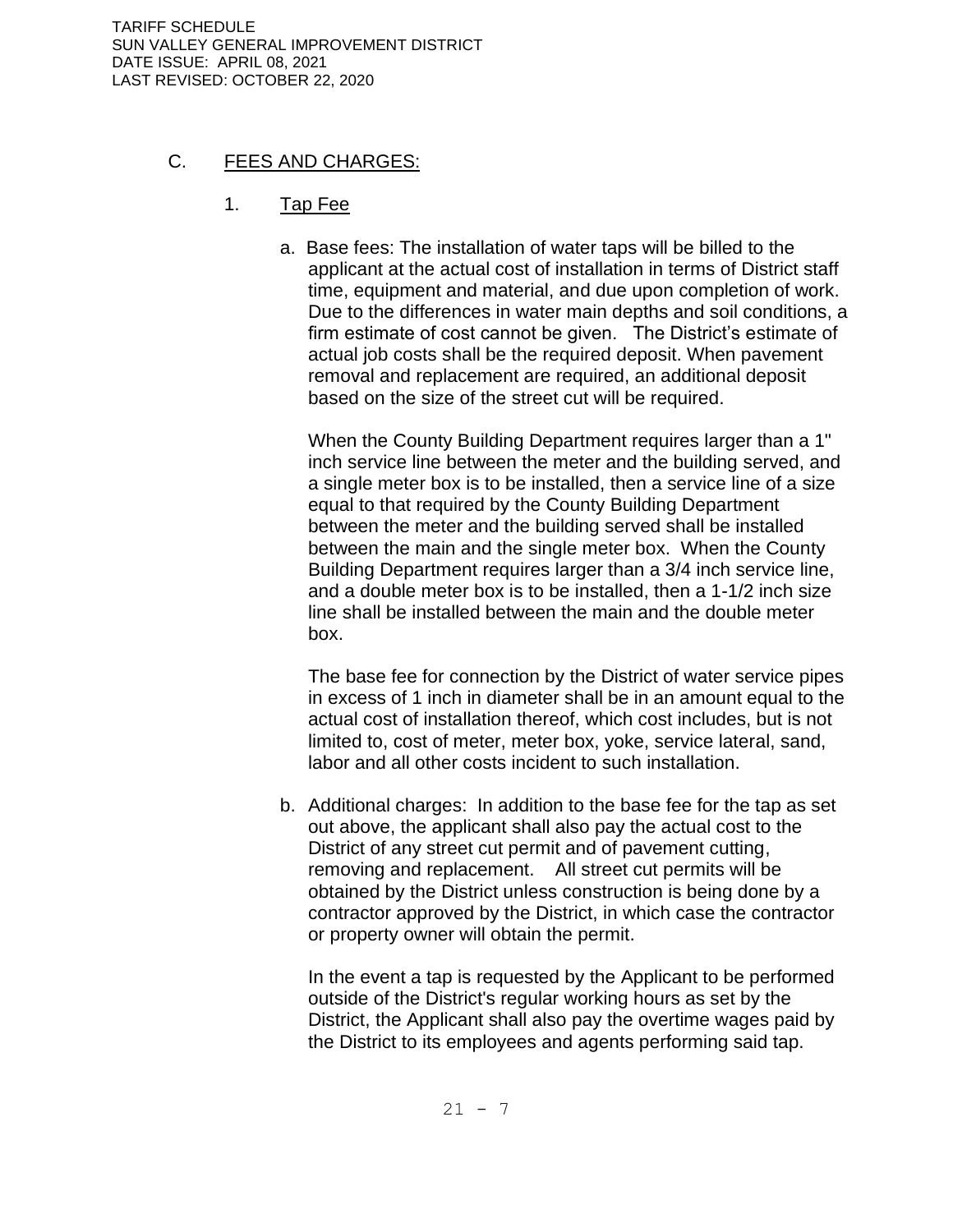c. Refund Procedure: In the event an applicant cannot develop parcel(s) and taps have not been completed, any request for a refund must be approved by the Board of Trustees. Consideration of District bonded indebtedness obligations and the District's financial condition shall be of primary importance in decisions on such refunds. Refunds shall be considered only on a case by case basis. Refund will be subject to \$100.00 administrative fee, per occurrence.

# 2. GENERAL WATER FACILITIES CHARGE

- a. For the availability of water service, the District shall charge and the Customer shall pay a fee based upon factors including, but not limited to, the District's current investment in the water system, system development costs and the cost of capital. This fee shall be separate and apart from costs of construction of private yard lines and house piping upon the Customer's property, which costs of construction are the sole responsibilities of the Customer. The General Water Facilities Charge shall be **\$7,381** for any size new water connection.
- b. All water fees set forth in this Section shall be paid in full to the district prior to commencement of construction of improvements on the subject property.

Provided, however, that for any improvement to real property, proposing single family residential use, whether by parcel map or subdivision map, the Customer/Developer may request, in writing, the applicable below deferred payment option to pay the General Water Facilities Charge for each parcel under the following agreed terms. Charges may not be deferred for any project which includes commercial, condominium or multifamily/multiunit dwelling uses.

### PAYMENT OPTION:

- 1. One-third of the charge paid at the time the District's approval of the parcel map;
- 2. One-third of the charge paid at the time of commencement of construction of improvements upon the parcel, including grading and utility trenching;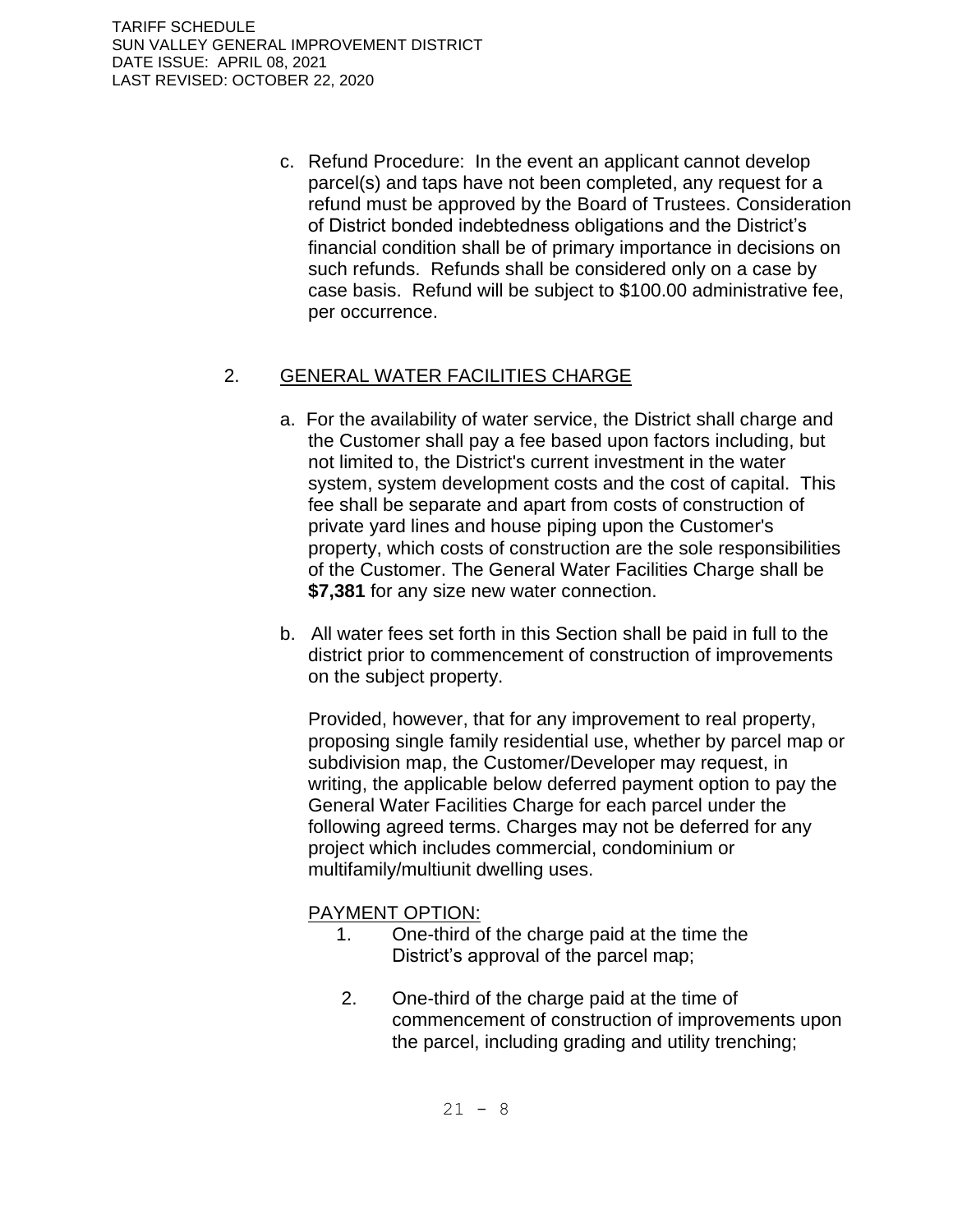3. One-third of the charge paid at the completion of improvements upon the parcel or at time of customer's request for water service to the parcel.

Project shall not be eligible for water service, and the District shall have no obligation to set water meters or provide water service to any portion of the project until General Water Facilities Charges have been paid in accordance with this Rule. No Customer/Developer may have in excess of one parcel map/subdivision project with payments being made under the above schedule pending completion of the payments to the District at any one time. For these purposes, "customer" includes family members of the customer and what would be in the District's sole discretion, the customer's closely related business entities.

The District shall have a perpetual lien on the subject property for any payment due under this rule.

Rights to make the partial payments allowed herein shall not be transferable to a new owner without the District's prior written approval. In the event that any one or more of the up to 4 parcels subject to this partial payment schedule shall be sold or transferred to another owner in any manner whatsoever, the balance of the partial payments unpaid at the time of transfer of such parcel(s) shall be due in full.

c. Refund Procedure: In the event an applicant cannot develop parcel(s), any request for a refund must be approved by the Board of Trustees. Consideration of District bonded indebtedness obligations and the District's financial condition shall be of primary importance in decisions on such refunds. Refunds shall be considered only on a case by case basis. All requests for refund of a facility charge must be submitted in writing no later than six (6) months from the date of payment of first payment of the facility charge. Refund will be subject to \$100.00 administrative fee, per occurrence. No refunds will be considered if map has been recorded or if taps have been installed.

## D. SPECIAL CONDITIONS:

1. Service hereunder shall be subject to the Rules and/or Regulations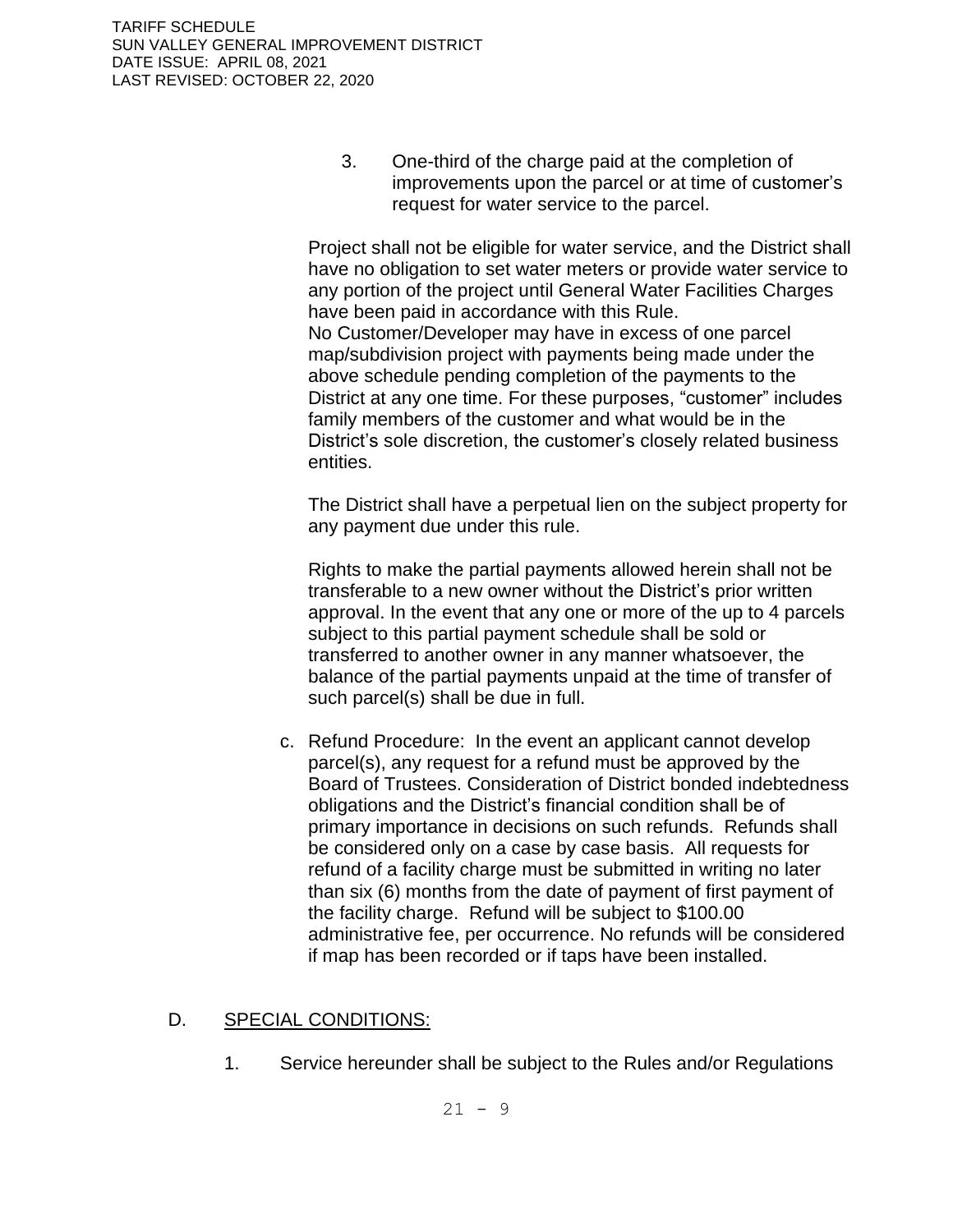applying to water service, which are incorporated herein by reference, except insofar as such Rules and/or Regulations are in conflict with this Rule, in which event the provisions of this Rule shall control.

- 2. Only duly authorized employees or agents of the District will be authorized to install service connections.
- 3. All street cut permits will be obtained by District personnel, unless construction is being done by the contractor in which case the contractor or property owner will obtain the permit.
- 4. Some property in the District may be serviced by the property's own private well water supply. On those properties a water meter has been installed per the provisions of Rule No. 22 I C. In the event the owner of such property makes application to replace the private well water supply to the property with water to be supplied by the District, the hookup charge set out in Paragraph C above shall apply. However, the Applicant shall be credited toward that charge the cost to the District, at the time of purchase, of the water meter being then utilized to meter water flow from the well (if that water meter is also to be relocated to the District's water service connection point).
- 5. A Customer may request, on a special form supplied by the District, that only Irrigation Service, as defined in Rule No. 1, be supplied to the premises of the Customer. The Customer shall pay, for this service, all fees, charges and rates as specified in this Rule No. 21.
	- 6. Any existing customer who makes modification to his existing water line size, character or extent of the equipment or operations for which the service is utilized shall immediately file with the District office a modification form.

Upon receipt of such form, the District will determine the following:

- (a) If the modifications are to such an extent that the water used on the subject property exceeds that water allocated to the property under the water allocation map defined in Rule 2, I, A (3), the customer will be required to purchase and dedicate the needed additional water rights per Rule 2.
- (b) If the modification is to a commercial or industrial property and results in an additional new and separate commercial or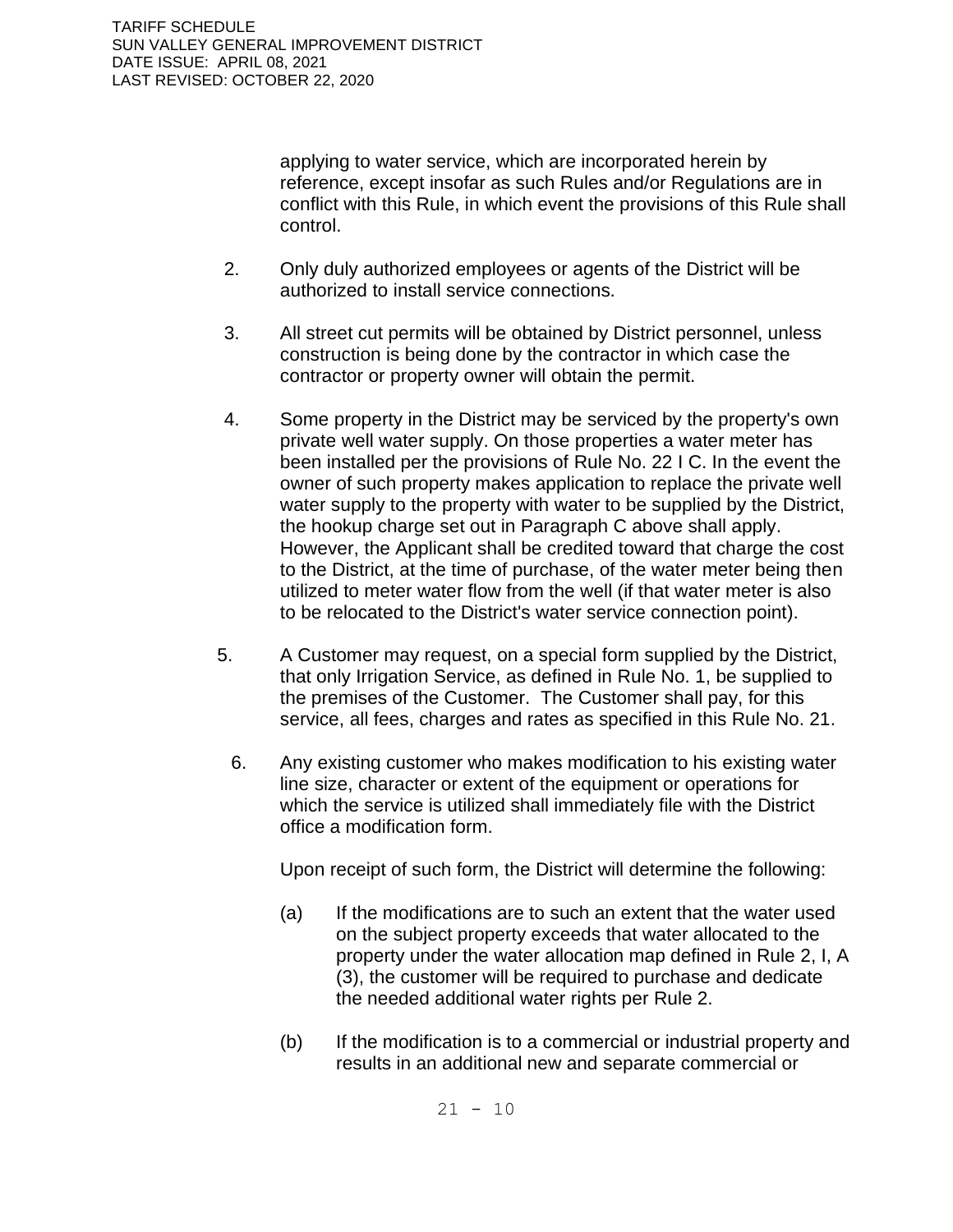TARIFF SCHEDULE SUN VALLEY GENERAL IMPROVEMENT DISTRICT DATE ISSUE: APRIL 08, 2021 LAST REVISED: OCTOBER 22, 2020

> industrial business, all appropriate charges set out in this Rule 21 shall apply to the customer, as a new customer. It shall be presumed that if a customer receives a new business license for such additional business, these charges apply.

#### III. INSTALLATION FEES

#### A. NEW CUSTOMER SETUP FEES:

For initiation of service to a new customer, the District shall charge the Customer for either replacing or reading a meter at an existing installation, regardless of length of time service was provided, as follows:

| <b>Service Connection</b> | <u>Fee</u> |
|---------------------------|------------|
| $3/4$ inch                | \$15.00    |
| 1 inch                    | \$15.00    |

For any service connection in excess of 1", a charge to the Customer equal to **\$25.00** plus the actual cost of the materials and labor of the District for such replacement or reading shall be paid.

#### B. REINSTALLATION OF DISCONNECTED SERVICE FEES:

In the event service has been disconnected for non-payment of water and/or sewer bills, the same customer shall be subject to a reconnection charge as follows:

| <b>Service Connection</b> | Fee     |
|---------------------------|---------|
| $3/4$ inch                | \$40.00 |
| 1 inch                    | \$40.00 |

After hours (Monday through Friday 4:30 pm – 8:00 am, or weekends/holidays) an additional **\$60.00.**

If payment is made after the last day for payment prior to disconnect and the service has not been disconnected but the service technician has been dispatched to perform the disconnection the customer shall pay a **\$40.00** service connection fee.

When a Customer requests to restore delivery of water by 4:30 pm on a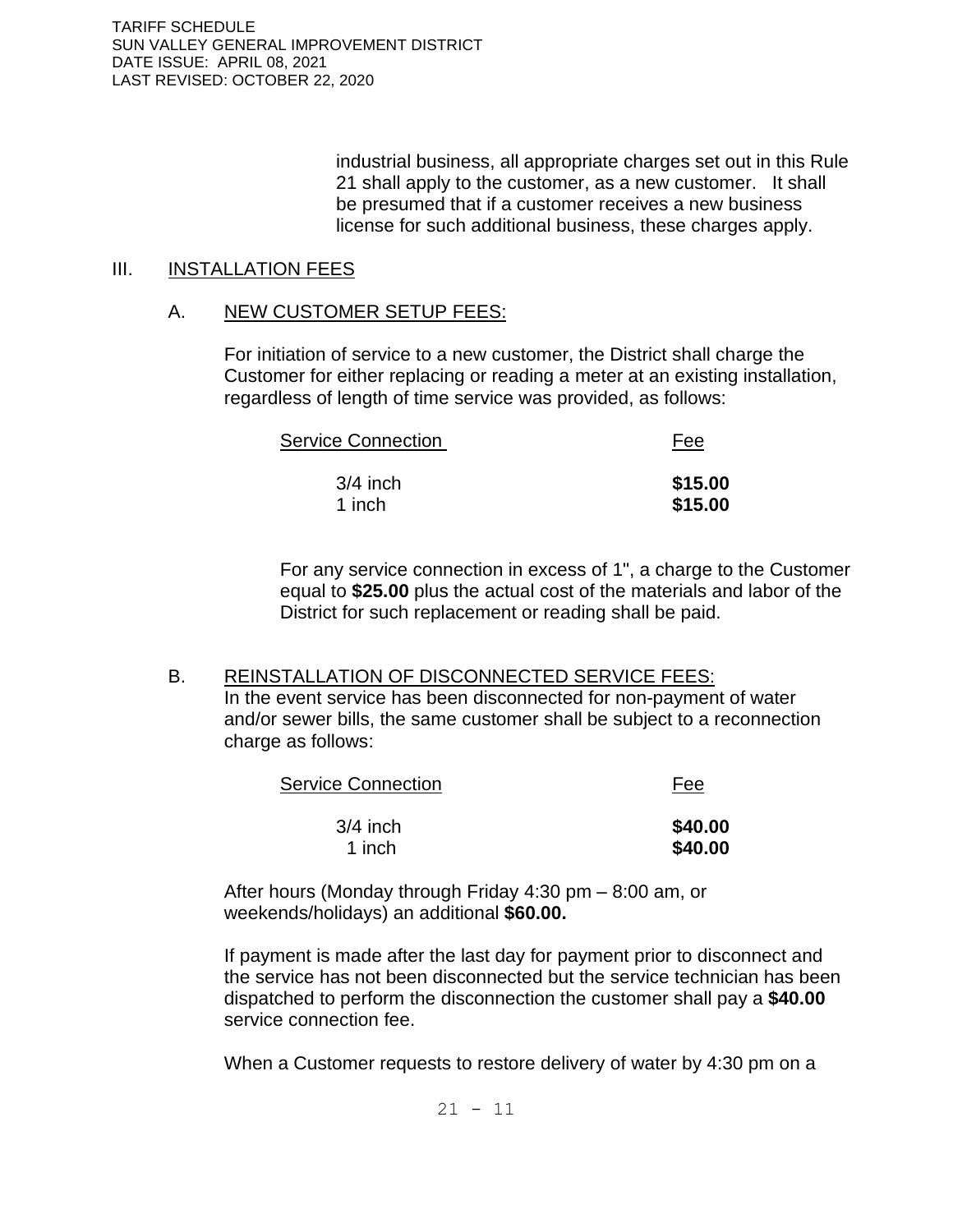regular work day, the District will make every effort to restore delivery of water on the day of the request. Otherwise, restoration will be made on the regular working day following the day the request is made.

For any service connection in excess of 1" (i.e. commercial/industrial accounts), a charge to the customer equal to **\$10.00** plus the actual costs of materials and labor of the District for such replacement shall be paid.

- 1. In addition, in the event such service has been disconnected for nonpayment of water and/or sewer bills, prior to the reconnection of service the deposit required in the Rules and/or Regulations Rule 12 A shall be increased as follows:
	- a. For the first disconnection of service, the deposit may be increased to 6 months estimated total water and sewer bill.
	- b. For any subsequent disconnections of service, the deposit may be increased to 12 months estimated total water and sewer bill.

# C. FEE ADJUSTMENT FOR TIME OR REPLACEMENT:

The fees set out in subparagraphs A and B above are based upon reconnection during regular working hours. All requests for such reconnection shall be complied with during regular working hours. If possible on the date of the request, it shall be done during regular working hours of such new working day as conditions permit. In the event a request is made to reconnect service at other than regular working hours, the District will endeavor so to make the reconnection if practicable under the circumstances, but is under no obligation to do so unless an emergency exists in the opinion of the District, and a reconnection shall be made at other than regular working hours only if the Applicant pays an additional fee equal to 1.5 times the normal fee for the particular service connection set forth in Subparagraphs A and B above.

## D. SPECIAL CONDITIONS:

Services hereunder shall be subject to the Rules and/or Regulations applying to water services which are incorporated herein by reference, except insofar as such Rules and/or Regulations are in conflict with this Tariff, in which event the provisions of this Tariff shall control.